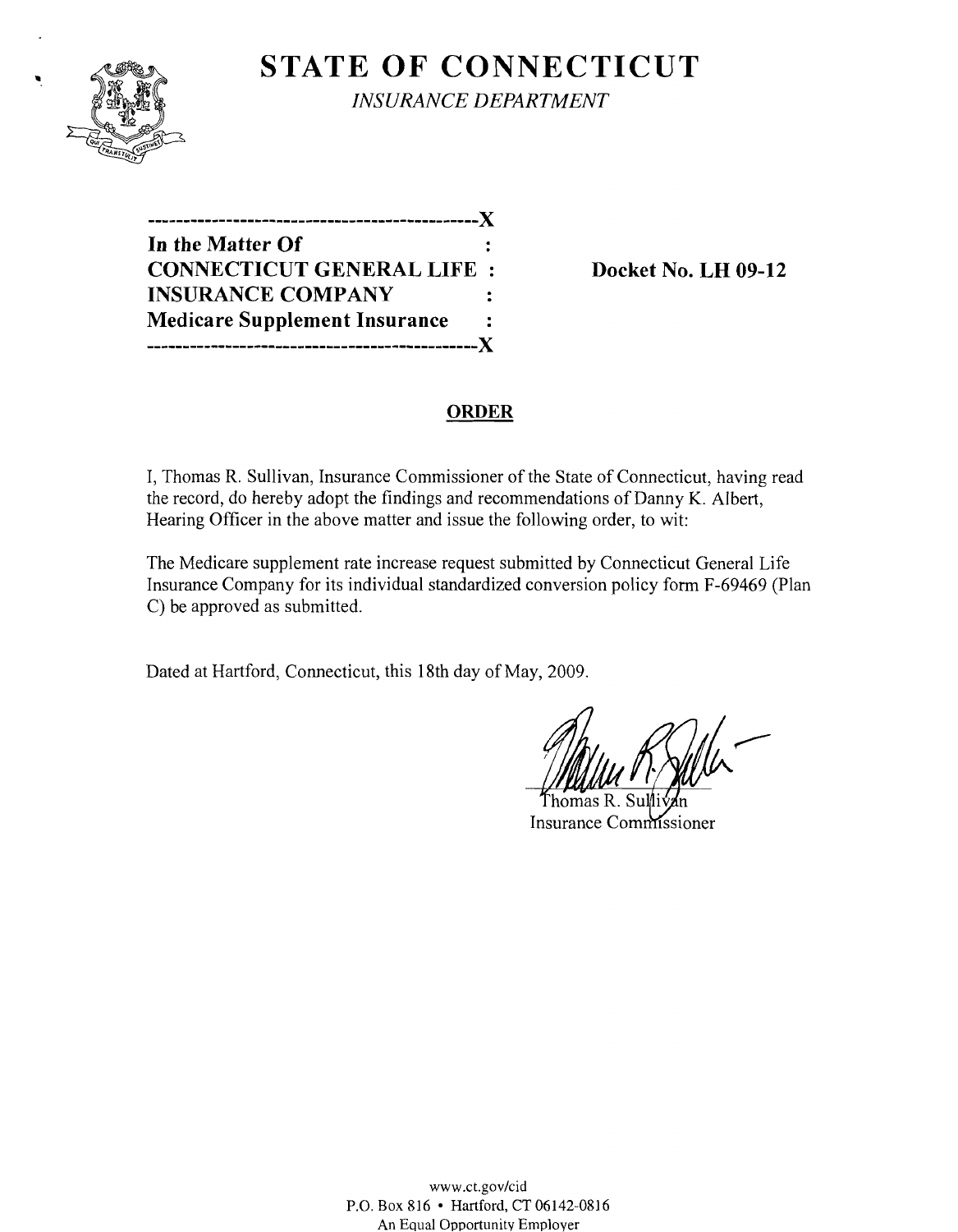# **STATE OF CONNECTICUT**



*INSURANCE DEPARTMENT* 

**In the Matter Of CONNECTICUT GENERAL LIFE: Docket No. LH 09-12 INSURANCE COMPANY Medicare Supplement Insurance ----------------------------------------------)(** 

## **PROPOSED FINAL DECISION**

## 1. **INTRODUCTION**

The Insurance Commissioner of the State of Connecticut is empowered to review rates charged for individual and group Medicare supplement policies sold to any resident of this State who is eligible for Medicare. The source for this regulatory authority is contained in Chapter 700c and Section 38a-495a of the Connecticut General Statutes.

After due notice a hearing was held at the Insurance Department in Hartford on May 7, 2009 to consider whether or not the rate increase requested by Connecticut General Life Insurance Company on its individual standardized conversion business should be approved.

No one from the general public attended the hearing.

No representatives from Connecticut General Life Insurance Company attended the hearing.

The hearing was conducted in accordance with the requirements of Section 38a-474, Connecticut General Statutes, the Uniform Administrative Procedures Act, Chapter 54 of the Connecticut General Statutes, and the Insurance Department Rules of Practice, Section 38a-8-1 et seq. of the Regulations of Connecticut State Agencies.

A Medicare supplement (or Medigap) policy is a private health insurance policy sold on an individual or group basis which provides benefits that are additional to the benefits provided by Medicare. For many years Medicare supplement policies have been highly regulated under both state and federal law to protect the interests of persons eligible for Medicare who depend on these policies to provide additional coverage for the costs of health care.

Effective December 1, 2005, Connecticut amended its program of standardized Medicare supplement policies in accordance with Section 38a-495a of the Connecticut General Statutes, and Sections 38a-495a-1 through 38a-495a-21 of the Regulations of Connecticut Agencies. This program, which conforms to federal requirements, provides that all insurers offering Medicare supplement policies for sale in the state must offer the basic "core" package of benefits known as Plan A. Insurers may also offer anyone or more of eleven other plans (Plans B through L).

> www.ct.gov/cid P.O. Box 816 • Hartford, CT 06142-0816 An Equal Opportunity Employer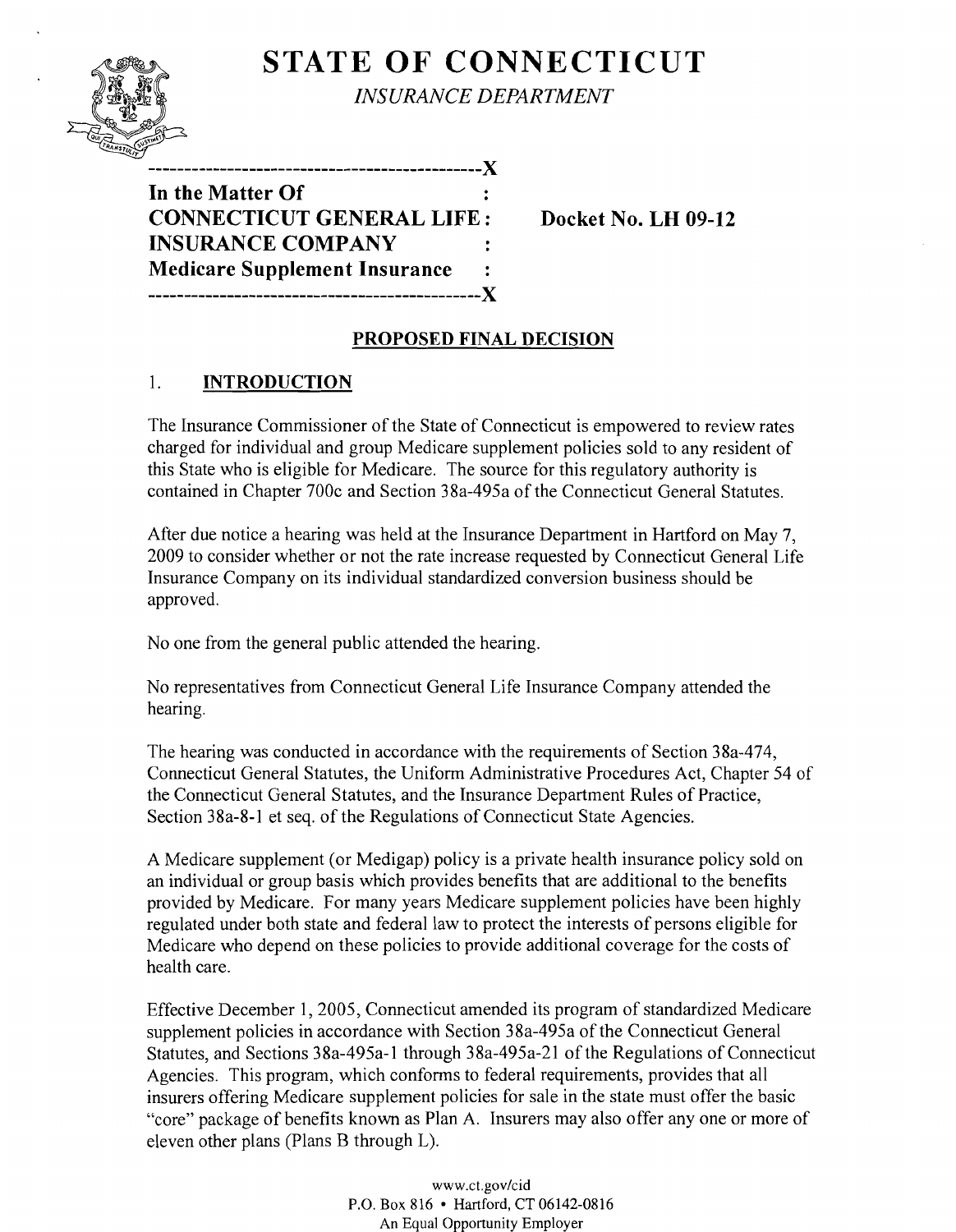Effective January 1,2006, in accordance with Section 38a-495c of the Connecticut General Statutes (as amended by Public Act 05-20) premiums for all Medicare supplement policies in the state must use community rating. Rates for Plans A through L must be computed without regard to age, gender, previous claims history or the medical condition of any person covered by a Medicare supplement policy or certificate.

The statute provides that coverage under Plan A through L may not be denied on the basis of age, gender, previous claims history or the medical condition of any covered person. Insurers may exclude benefits for losses incurred within six months from the effective date of coverage based on a pre-existing condition.

Effective October 1, 1998, carriers that offer Plan B or Plan C must make these plans as well as Plan A, available to all persons eligible for Medicare by reason of disability.

Insurers must also make the necessary arrangements to receive notice of all claims paid by Medicare for their insureds so that supplemental benefits can be computed and paid without requiring insureds to file claim forms for such benefits. This process of direct notice and automatic claims payment is commonly referred to as "piggybacking" or "crossover".

Sections 38a-495 and 38a-522 of the Connecticut General Statutes, and Section 38a-495a-10 of the Regulations of Connecticut Agencies, state that individual and group Medicare supplement policies must have anticipated loss ratios of 65% and 75%, respectively. Under Sections 38a-495-7 and 38a-495a-lO of the Regulations of Connecticut Agencies, filings for rate increases must demonstrate that actual and expected losses in relation to premiums meet these standards, and anticipated loss ratios for the entire future period for which the requested premiums are calculated to provide coverage must be expected to equal or exceed the appropriate loss ratio standard.

Section 38a-473 of the Connecticut General Statutes provides that no insurer may incorporate in its rates for Medicare in its rates for Medicare supplement policies factors for expenses that exceed 150% of the average expense ratio for that insurer's entire written premium for all lines of health insurance for the previous calendar year.

#### **II. FINDING OF FACT**

After reviewing the exhibits entered into the record of this proceeding, and utilizing the experience, technical competence and specialized knowledge of the Insurance Department, the undersigned makes the following findings of fact:

1. Connecticut General Life Insurance Company has requested the following rate increase on its individual standardized Medicare supplement policy form F-69469 (Plan C).

|             | Proposed      |
|-------------|---------------|
| <u>Plan</u> | Rate Increase |
| C           | 5.02%         |

2. The last rate increase approved for this policy form was in April of 2008 and resulted in an increase of 4.50%.